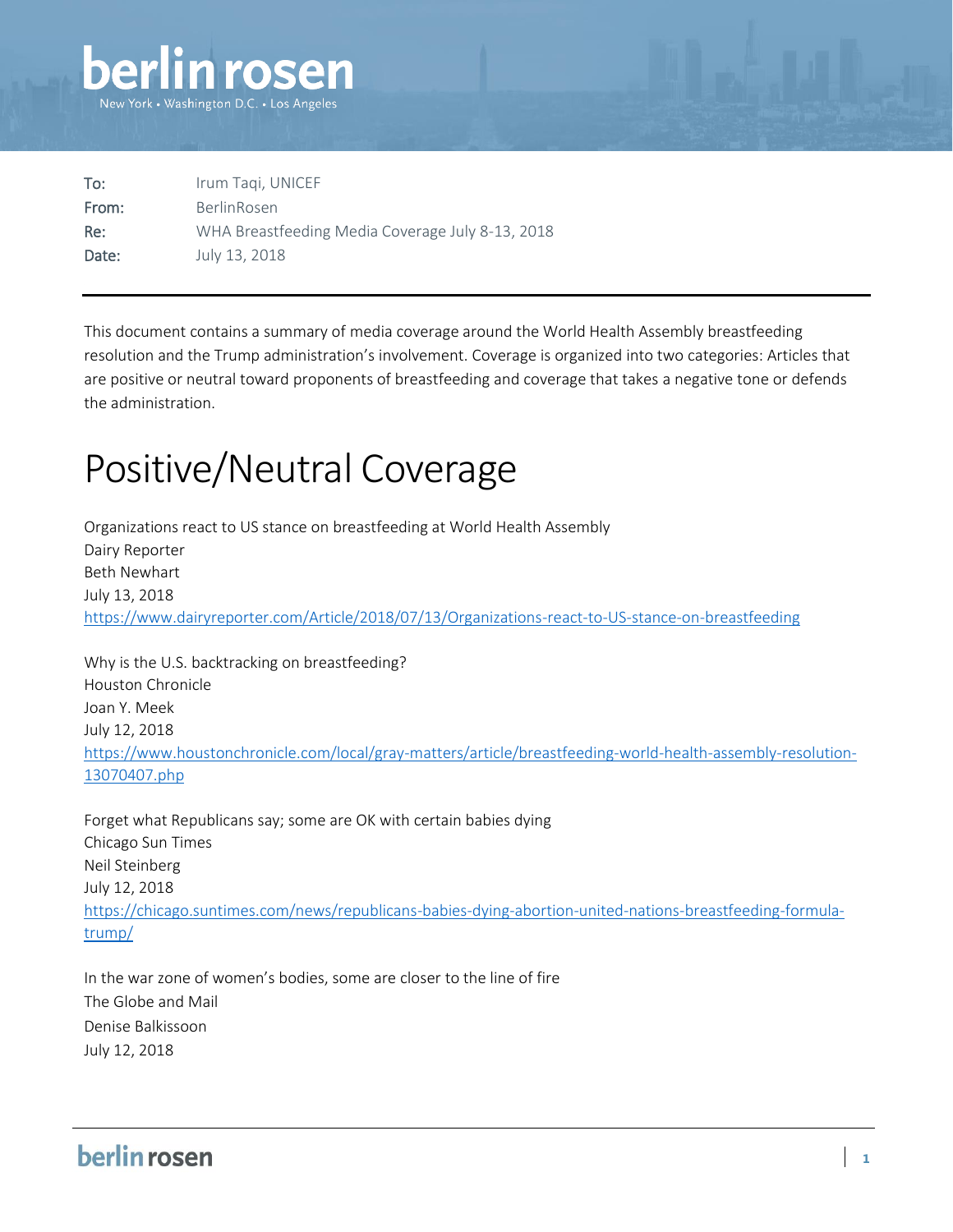[https://www.theglobeandmail.com/opinion/article-in-the-war-zone-of-womens-bodies-some-are-closer-to-the](https://www.theglobeandmail.com/opinion/article-in-the-war-zone-of-womens-bodies-some-are-closer-to-the-line-of-fire/)[line-of-fire/](https://www.theglobeandmail.com/opinion/article-in-the-war-zone-of-womens-bodies-some-are-closer-to-the-line-of-fire/)

Infant Formula Makers Sweetened Mother's Milk of Politics With \$60 Million in Lobbying Funds Map Light Frank Bass July 12, 2018 [https://maplight.org/story/infant-formula-makers-sweetened-mothers-milk-of-politics-with-60-million-in](https://maplight.org/story/infant-formula-makers-sweetened-mothers-milk-of-politics-with-60-million-in-lobbying-funds/)[lobbying-funds/](https://maplight.org/story/infant-formula-makers-sweetened-mothers-milk-of-politics-with-60-million-in-lobbying-funds/)

When It Comes to Breastfeeding, This Is Why Women Never Feel Like They're Right TIME Susanna Schrobsdorff July 12, 2018 <http://time.com/5336617/breastfeeding-debate/>

The U.S. Targeted Breastfeeding Abroad. Here At Home, It's Another Story. Huffington Post Rebecca Beitsch July 12, 2018 [https://www.huffingtonpost.com/entry/the-us-targeted-breastfeeding-abroad-here-at](https://www.huffingtonpost.com/entry/the-us-targeted-breastfeeding-abroad-here-at-home_us_5b475f8be4b02538dbcaf425)[home\\_us\\_5b475f8be4b02538dbcaf425](https://www.huffingtonpost.com/entry/the-us-targeted-breastfeeding-abroad-here-at-home_us_5b475f8be4b02538dbcaf425)

American Medical Organizations Denounce US Breastfeeding Stance Medscape Lisa Nainggolan July 12, 2018 <https://www.medscape.com/viewarticle/899233>

For Donald and Ivana Trump, breastfeeding was disgusting and totally unsexy Mercury News Martha Ross July 11, 2018 [https://www.mercurynews.com/2018/07/11/for-donald-and-ivana-trump-breastfeeding-was-disgusting-and](https://www.mercurynews.com/2018/07/11/for-donald-and-ivana-trump-breastfeeding-was-disgusting-and-totally-unsexy/)[totally-unsexy/](https://www.mercurynews.com/2018/07/11/for-donald-and-ivana-trump-breastfeeding-was-disgusting-and-totally-unsexy/) Trump administration faces criticism over efforts to oppose a WHO breastfeeding resolution IEG Policy Margarita Raycheva July 11, 2018 [https://iegpolicy.agribusinessintelligence.informa.com/PL216987/Trump-administration-faces-criticism-over-](https://iegpolicy.agribusinessintelligence.informa.com/PL216987/Trump-administration-faces-criticism-over-efforts-to-oppose-a-WHO-breastfeeding-resolution)

[efforts-to-oppose-a-WHO-breastfeeding-resolution](https://iegpolicy.agribusinessintelligence.informa.com/PL216987/Trump-administration-faces-criticism-over-efforts-to-oppose-a-WHO-breastfeeding-resolution)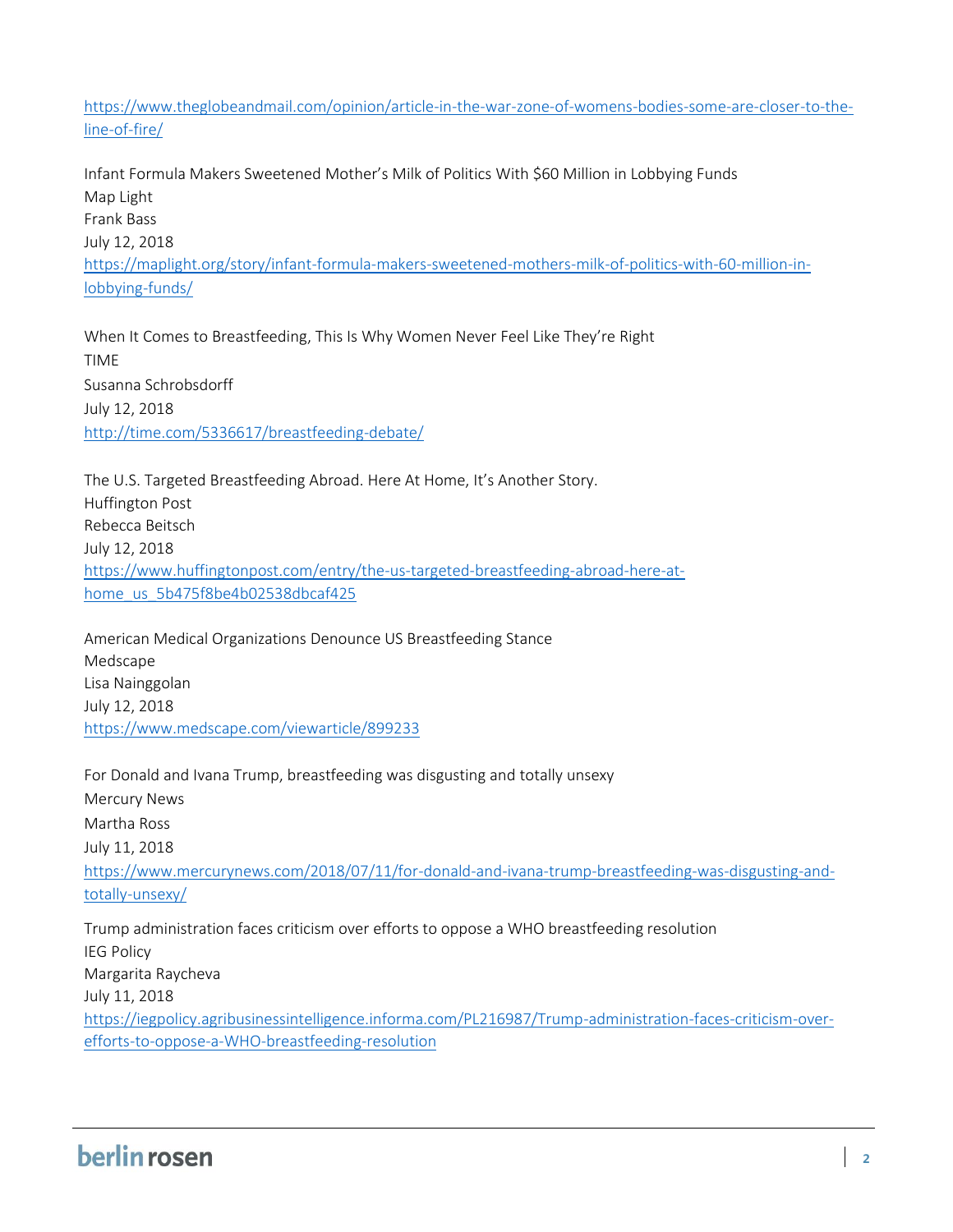Why did the U.S. try to block a breastfeeding resolution, and what do we do about it? Chicago Tribune Heidi Stevens July 11, 2018 [http://www.chicagotribune.com/lifestyles/stevens/ct-life-stevens-wednesday-breastfeeding-resolution-0711](http://www.chicagotribune.com/lifestyles/stevens/ct-life-stevens-wednesday-breastfeeding-resolution-0711-story.html) [story.html](http://www.chicagotribune.com/lifestyles/stevens/ct-life-stevens-wednesday-breastfeeding-resolution-0711-story.html)

Baby Formula Industry Has A Long History Of Undermining Breastfeeding Moms HuffPost Eleanor Goldberg July 11, 2018 [https://www.huffingtonpost.com/entry/baby-formula-industry-has-a-long-history-of-undermining-breastfeeding](https://www.huffingtonpost.com/entry/baby-formula-industry-has-a-long-history-of-undermining-breastfeeding-moms_us_5b44bf07e4b07aea75446989)[moms\\_us\\_5b44bf07e4b07aea75446989](https://www.huffingtonpost.com/entry/baby-formula-industry-has-a-long-history-of-undermining-breastfeeding-moms_us_5b44bf07e4b07aea75446989) Also on: [HuffPost South Africa](https://www.huffingtonpost.co.za/2018/07/12/baby-formula-industry-has-a-long-history-of-undermining-breastfeeding-moms_a_23480188/?utm_hp_ref=za-lifestyle)

Baby Formula Industry Has A Long History Of Undermining Breastfeeding Moms Huffington Post Eleanor Goldberg July 11, 2018 [https://www.huffingtonpost.com/entry/baby-formula-industry-has-a-long-history-of-undermining-breastfeeding](https://www.huffingtonpost.com/entry/baby-formula-industry-has-a-long-history-of-undermining-breastfeeding-moms_us_5b44bf07e4b07aea75446989)[moms\\_us\\_5b44bf07e4b07aea75446989](https://www.huffingtonpost.com/entry/baby-formula-industry-has-a-long-history-of-undermining-breastfeeding-moms_us_5b44bf07e4b07aea75446989)

Where does the United States stand on breastfeeding? PBS Laura Santhanam July 11, 2018 <https://www.pbs.org/newshour/health/where-does-the-united-states-stand-on-breastfeeding>

Donald Trump Allegedly Said Breastfeeding Is 'Disgusting' In A 2011 Meeting With Attorney Elizabeth Beck [Opinion] Inquisitr Alisha McKinney July 11, 2018 <https://www.inquisitr.com/opinion/4980852/donald-trump-said-breastfeeding-is-disgusting/>

New York Legislators, Advocates Call Out Trump's Efforts to Suppress Breastfeeding Rewire.News Auditi Guha July 11, 2018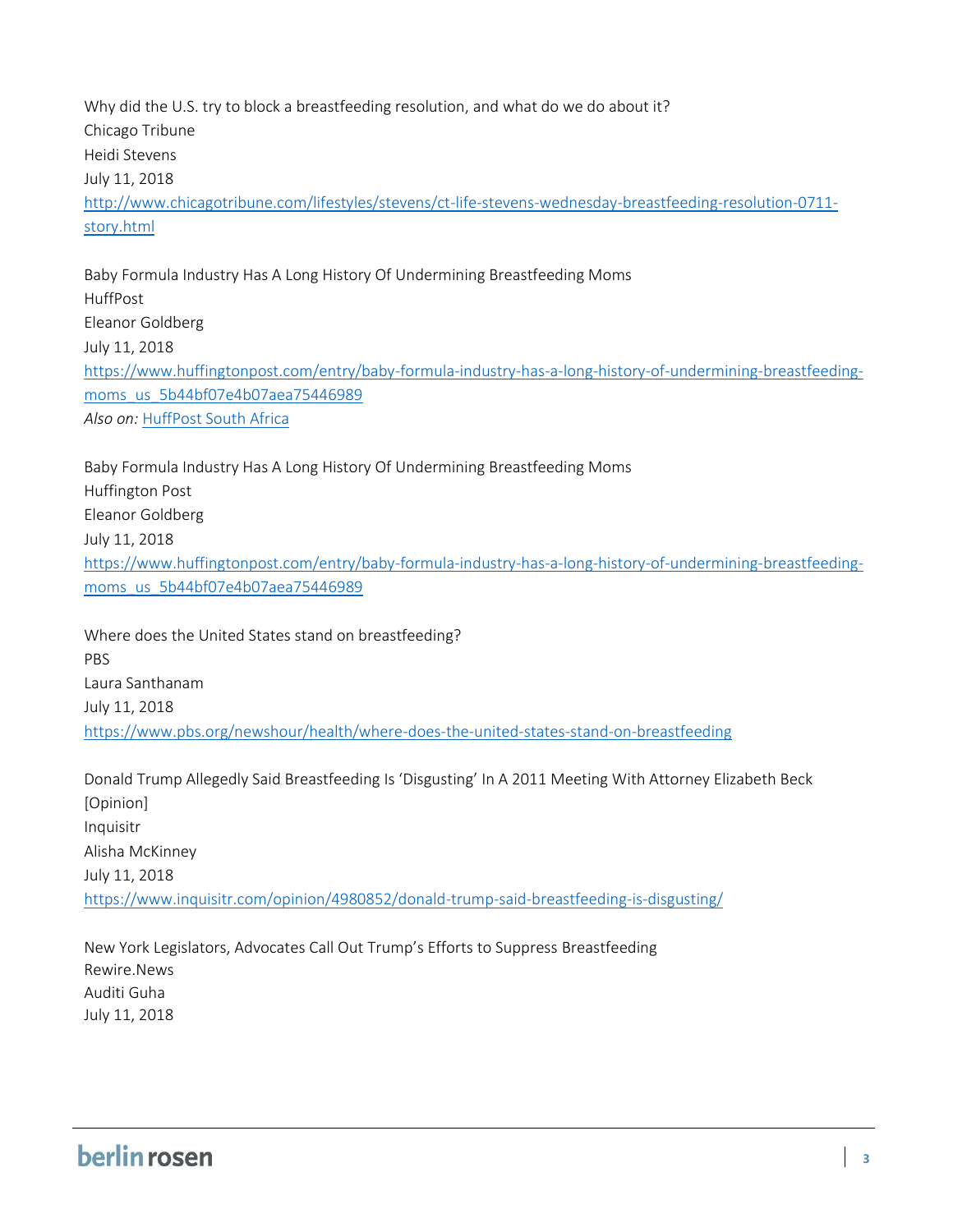[https://rewire.news/article/2018/07/11/new-york-legislators-advocates-call-trumps-efforts-suppress](https://rewire.news/article/2018/07/11/new-york-legislators-advocates-call-trumps-efforts-suppress-breastfeeding/)[breastfeeding/](https://rewire.news/article/2018/07/11/new-york-legislators-advocates-call-trumps-efforts-suppress-breastfeeding/) President Trump Weighs in on Breastfeeding WBEZ 91.5 Chicago July 11, 2018 [https://www.wbez.org/shows/worldview/president-trump-weighs-in-on-breastfeeding/9a7ffcfa-1ac0-452d-9f7a](https://www.wbez.org/shows/worldview/president-trump-weighs-in-on-breastfeeding/9a7ffcfa-1ac0-452d-9f7a-e29679a29b75)[e29679a29b75](https://www.wbez.org/shows/worldview/president-trump-weighs-in-on-breastfeeding/9a7ffcfa-1ac0-452d-9f7a-e29679a29b75)

The Trump administration is ignoring decades of research on the superiority of breast milk over formula. Here's the real deal on breastfeeding. INSIDER Hilary Brueck July 11, 2018 <http://www.thisisinsider.com/breastfeeding-formula-scientific-evidence-2018-7>

The Epic Battle Between Breast Milk and Infant-Formula Companies The Atlantic Olga Khazan July 10, 2018 [https://www.theatlantic.com/health/archive/2018/07/the-epic-battle-between-breast-milk-and-infant-formula](https://www.theatlantic.com/health/archive/2018/07/the-epic-battle-between-breast-milk-and-infant-formula-companies/564782/)[companies/564782/](https://www.theatlantic.com/health/archive/2018/07/the-epic-battle-between-breast-milk-and-infant-formula-companies/564782/)

This Economist Reveals the Deadly Truth About the Trump Administration's Assault on Breastfeeding Mother Jones Tom Philpott July 10, 2018 [https://www.motherjones.com/politics/2018/07/this-economist-explains-the-inexplicable-hostility-of-the-trump](https://www.motherjones.com/politics/2018/07/this-economist-explains-the-inexplicable-hostility-of-the-trump-administration-to-breastfeeding/)[administration-to-breastfeeding/](https://www.motherjones.com/politics/2018/07/this-economist-explains-the-inexplicable-hostility-of-the-trump-administration-to-breastfeeding/)

US strongly supports breastfeeding: Trump Business Standard July 10, 2018 [https://www.business-standard.com/article/pti-stories/us-strongly-supports-breastfeeding-trump-](https://www.business-standard.com/article/pti-stories/us-strongly-supports-breastfeeding-trump-118071000048_1.html)[118071000048\\_1.html](https://www.business-standard.com/article/pti-stories/us-strongly-supports-breastfeeding-trump-118071000048_1.html)

How Trump is helping the baby formula industry mislead moms about breastfeeding Vox Julia Belluz July 10, 2018 [https://www.vox.com/science-and-health/2018/7/10/17548028/trump-baby-formula-breastfeeding-mothers](https://www.vox.com/science-and-health/2018/7/10/17548028/trump-baby-formula-breastfeeding-mothers-health)[health](https://www.vox.com/science-and-health/2018/7/10/17548028/trump-baby-formula-breastfeeding-mothers-health)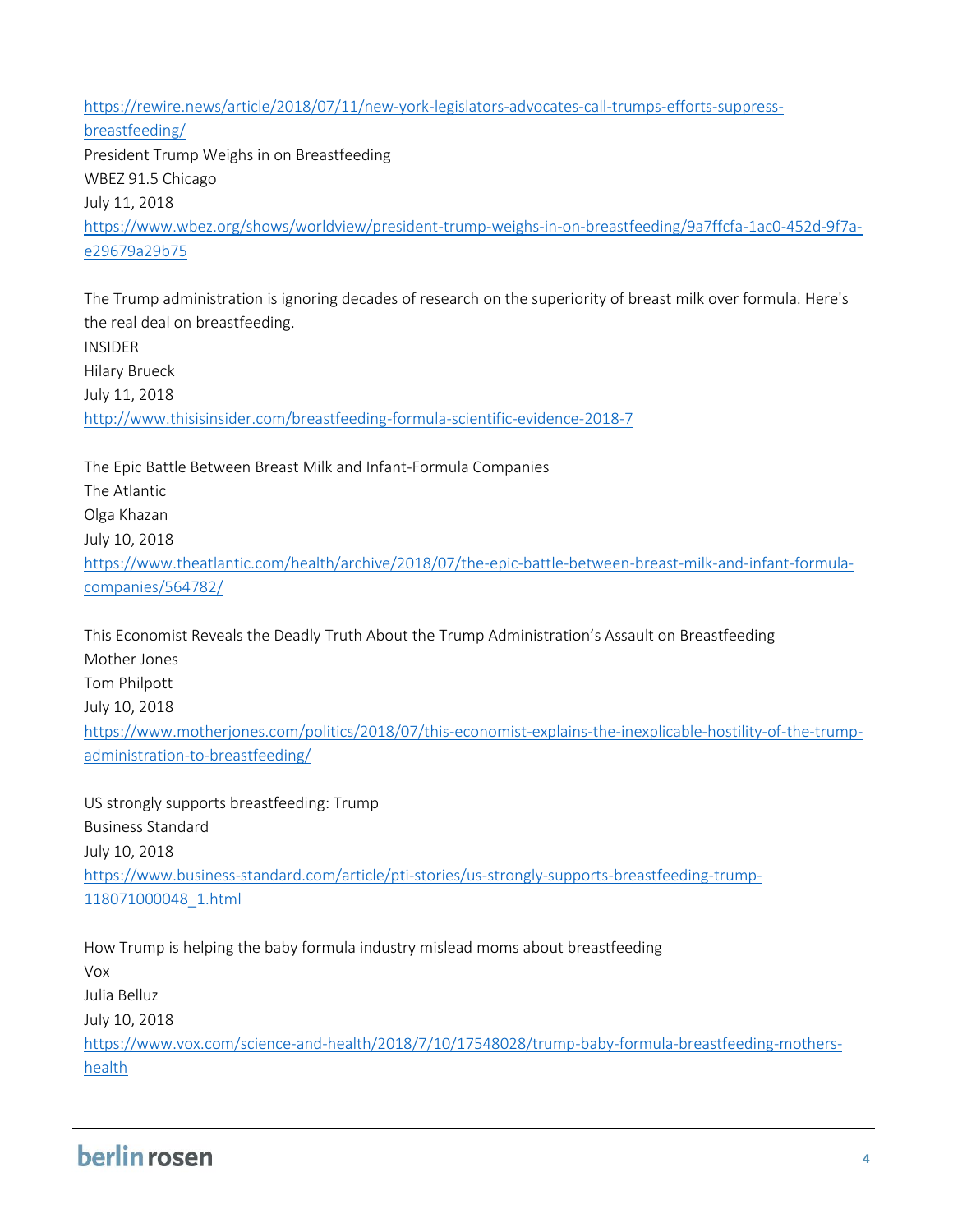It's Normal for the U.S. to Put Corporate Profits Above Babies' Health New York Magazine Eric Levitz July 10, 2018 <http://nymag.com/daily/intelligencer/2018/07/trumps-attack-on-breastfeeding-was-outrageous-and-normal.html>

Trump Administration Sours on Breastfeeding Fair Warning Chelsea Conaboy July 10, 2018 <https://www.fairwarning.org/2018/07/trump-breastfeeding-babies-world-health/>

Trumps weighs in on breastfeeding debate, defends formula Agence France Presse July 10, 2018 <https://www.afp.com/en/news/2266/trumps-weighs-breastfeeding-debate-defends-formula-doc-17e6fb1> Also in[: Jakarta Post,](http://www.thejakartapost.com/news/2018/07/10/trumps-weighs-in-on-breastfeeding-debate-defends-formula.html) [The Indian Express](http://www.newindianexpress.com/world/2018/jul/10/trump-weighs-in-on-breastfeeding-debate-defends-formula-1841061.html)

[Trump Administration Denies Threatening Ecuador Over A Breastfeeding Resolution](https://www.npr.org/2018/07/10/627647536/did-the-u-s-threaten-ecuador-over-a-breastfeeding-resolution)

NPR Merrit Kennedy July 10, 2018

How much does breastfeeding cost mothers? MarketWatch Leslie Albrecht July 10, 2018 [https://www.marketwatch.com/story/how-much-does-breastfeeding-cost-mothers-2018-07-](https://www.marketwatch.com/story/how-much-does-breastfeeding-cost-mothers-2018-07-10?link=MW_latest_news) [10?link=MW\\_latest\\_news](https://www.marketwatch.com/story/how-much-does-breastfeeding-cost-mothers-2018-07-10?link=MW_latest_news)

The Epic Battle Between Breast Milk and Infant-Formula Companies The Atlantic Olga Khazan July 10, 2018 [https://www.theatlantic.com/health/archive/2018/07/the-epic-battle-between-breast-milk-and-infant-formula](https://www.theatlantic.com/health/archive/2018/07/the-epic-battle-between-breast-milk-and-infant-formula-companies/564782/)[companies/564782/](https://www.theatlantic.com/health/archive/2018/07/the-epic-battle-between-breast-milk-and-infant-formula-companies/564782/)

Babies for Bucks: Trump and the Value of Children Women's eNews Kimberly Seals Allers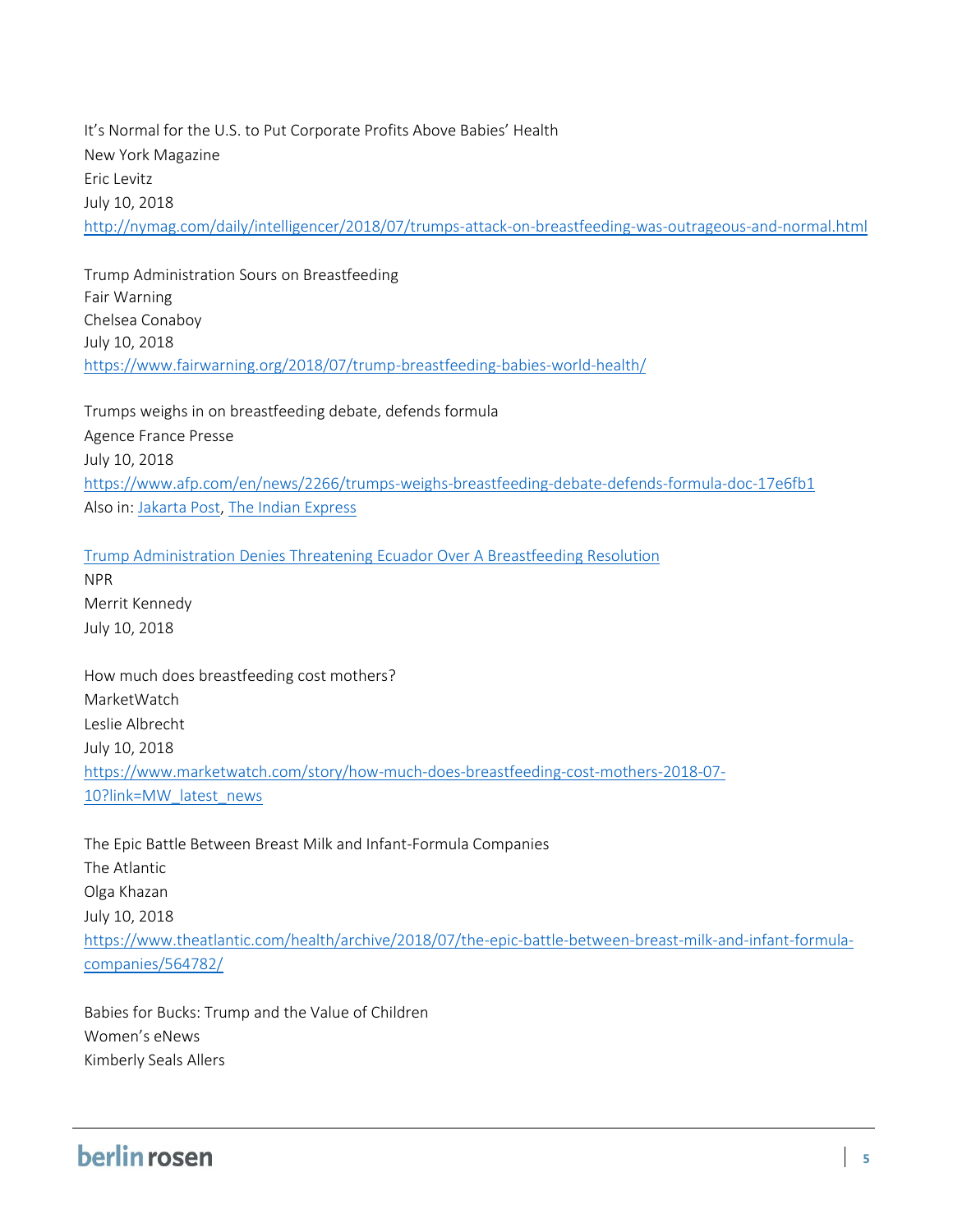### July 10, 2018 <https://womensenews.org/2018/07/babies-for-bucks-trump-and-the-value-of-children/>

Trump Administration Denies Threatening Ecuador Over A Breastfeeding Resolution NPR July 10, 2018 Merrit Kennedy <https://www.npr.org/2018/07/10/627647536/did-the-u-s-threaten-ecuador-over-a-breastfeeding-resolution>

The next frontier of Trump's defense of baby formula Vox Julia Belluz July 10, 2018 [https://www.vox.com/science-and-health/2018/7/10/17548028/trump-baby-formula-breastfeeding-mothers](https://www.vox.com/science-and-health/2018/7/10/17548028/trump-baby-formula-breastfeeding-mothers-health)[health](https://www.vox.com/science-and-health/2018/7/10/17548028/trump-baby-formula-breastfeeding-mothers-health)

Don't listen to Trump, poverty is exactly the situation where breastfeeding may be ideal The Hill Doctors Nana Matoba and Daniel Robinson

July 10, 2018

[http://thehill.com/opinion/healthcare/396384-dont-listen-to-trump-poverty-is-exactly-the-situation-where](http://thehill.com/opinion/healthcare/396384-dont-listen-to-trump-poverty-is-exactly-the-situation-where-breastfeeding)[breastfeeding](http://thehill.com/opinion/healthcare/396384-dont-listen-to-trump-poverty-is-exactly-the-situation-where-breastfeeding)

Dairy Industry Trumps Infant Health With U.S. Rejection Of Breastfeeding Resolution Forbes Tara Haelle July 10, 2018 [https://www.forbes.com/sites/tarahaelle/2018/07/10/dairy-industry-trumps-infant-health-with-u-s-rejection-of](https://www.forbes.com/sites/tarahaelle/2018/07/10/dairy-industry-trumps-infant-health-with-u-s-rejection-of-breastfeeding-resolution/#4bbe7b47adcc)[breastfeeding-resolution/#4bbe7b47adcc](https://www.forbes.com/sites/tarahaelle/2018/07/10/dairy-industry-trumps-infant-health-with-u-s-rejection-of-breastfeeding-resolution/#4bbe7b47adcc)

Breast is best: Pamela Anderson writes to UN Business Standard IANS [https://www.business-standard.com/article/news-ians/breast-is-best-pamela-anderson-writes-to-un-](https://www.business-standard.com/article/news-ians/breast-is-best-pamela-anderson-writes-to-un-118071100496_1.html)[118071100496\\_1.html](https://www.business-standard.com/article/news-ians/breast-is-best-pamela-anderson-writes-to-un-118071100496_1.html)

The United States comes out against breastfeeding? That's the perception after UN-affiliated Geneva event Crookston Times Mike Christopherson July 10, 2018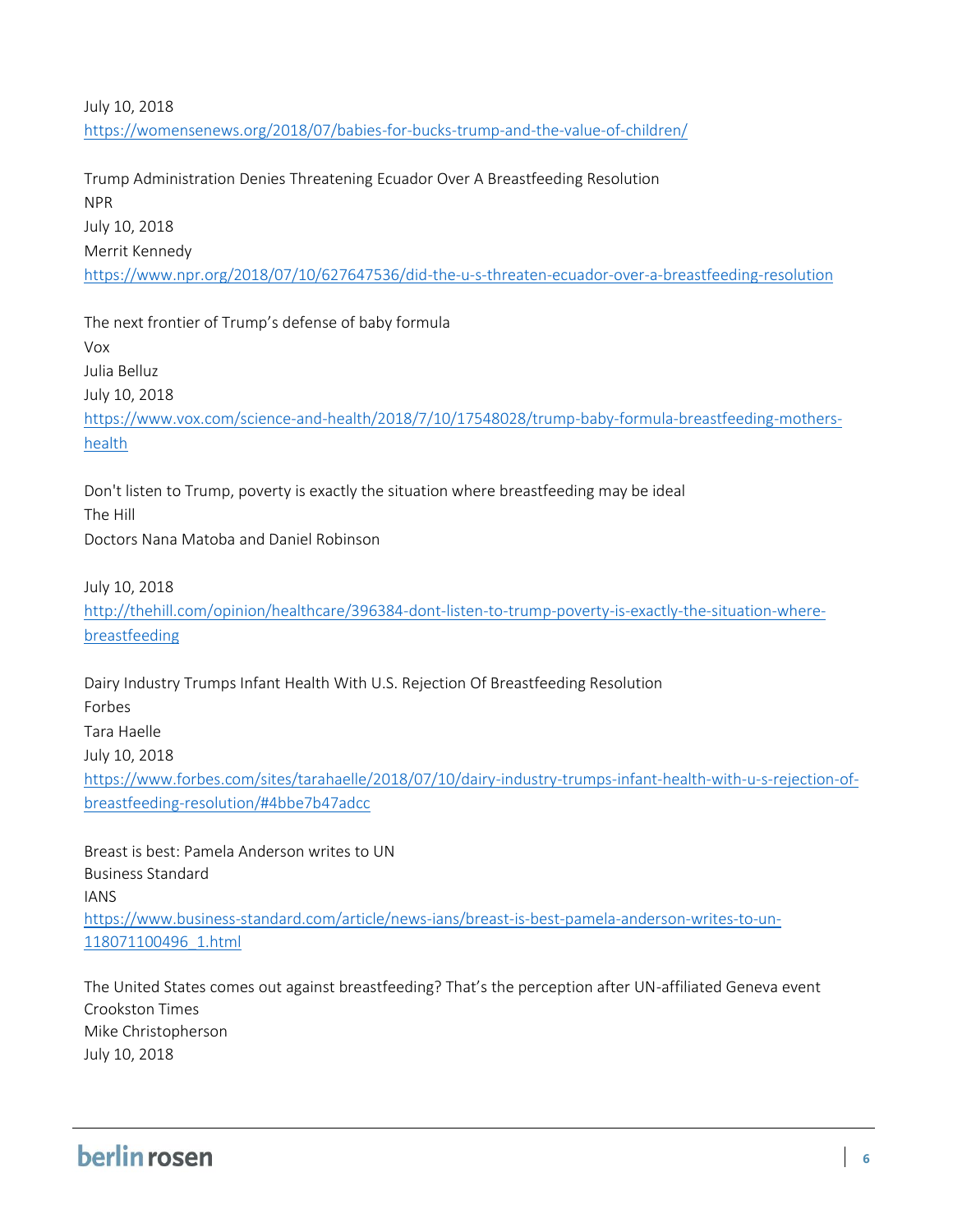[http://www.crookstontimes.com/news/20180710/united-states-comes-out-against-breastfeeding-thats](http://www.crookstontimes.com/news/20180710/united-states-comes-out-against-breastfeeding-thats-perception-after-un-affiliated-geneva-event)[perception-after-un-affiliated-geneva-event](http://www.crookstontimes.com/news/20180710/united-states-comes-out-against-breastfeeding-thats-perception-after-un-affiliated-geneva-event)

Spoiled milk: Breastfeeding bullying undermines U.S. soft power Houston Chronicle The Editorial Board July 10, 2018 <https://www.houstonchronicle.com/opinion/editorials/article/Spoiled-milk-13061203.php>

Babies for Bucks: Trump and the Value of Children Kimberly Seals Allers July 10, 2018 <https://womensenews.org/2018/07/babies-for-bucks-trump-and-the-value-of-children/>

Trump denies US opposition to WHO breastfeeding resolution BBC July 9, 2018 <https://www.bbc.com/news/world-us-canada-44772686>

Trump blasts 'fake' NYT story on US opposition to breastfeeding measure The Hill Max Greenwood July 9, 2018 [http://thehill.com/homenews/administration/396124-trump-blasts-fake-nyt-story-on-us-opposition-to](http://thehill.com/homenews/administration/396124-trump-blasts-fake-nyt-story-on-us-opposition-to-breastfeeding-measure)[breastfeeding-measure](http://thehill.com/homenews/administration/396124-trump-blasts-fake-nyt-story-on-us-opposition-to-breastfeeding-measure)

There may be politics but there is no debate: Breastfeeding is the best health option CNBC Ashleigh Garrison and Kelly Song July 9, 2018 <https://www.cnbc.com/2018/07/09/there-is-no-debate-breastfeeding-is-best-option-for-mothers-babies.html>

Protecting Profits, Not Babies' Health New York Times July 9, 2018 <https://www.nytimes.com/2018/07/09/opinion/breast-milk.html>

Trump attacks NYT over breastfeeding story Politico Stephanie Murray July 9, 2018 <https://www.politico.com/story/2018/07/09/trump-new-york-times-breastfeeding-703503>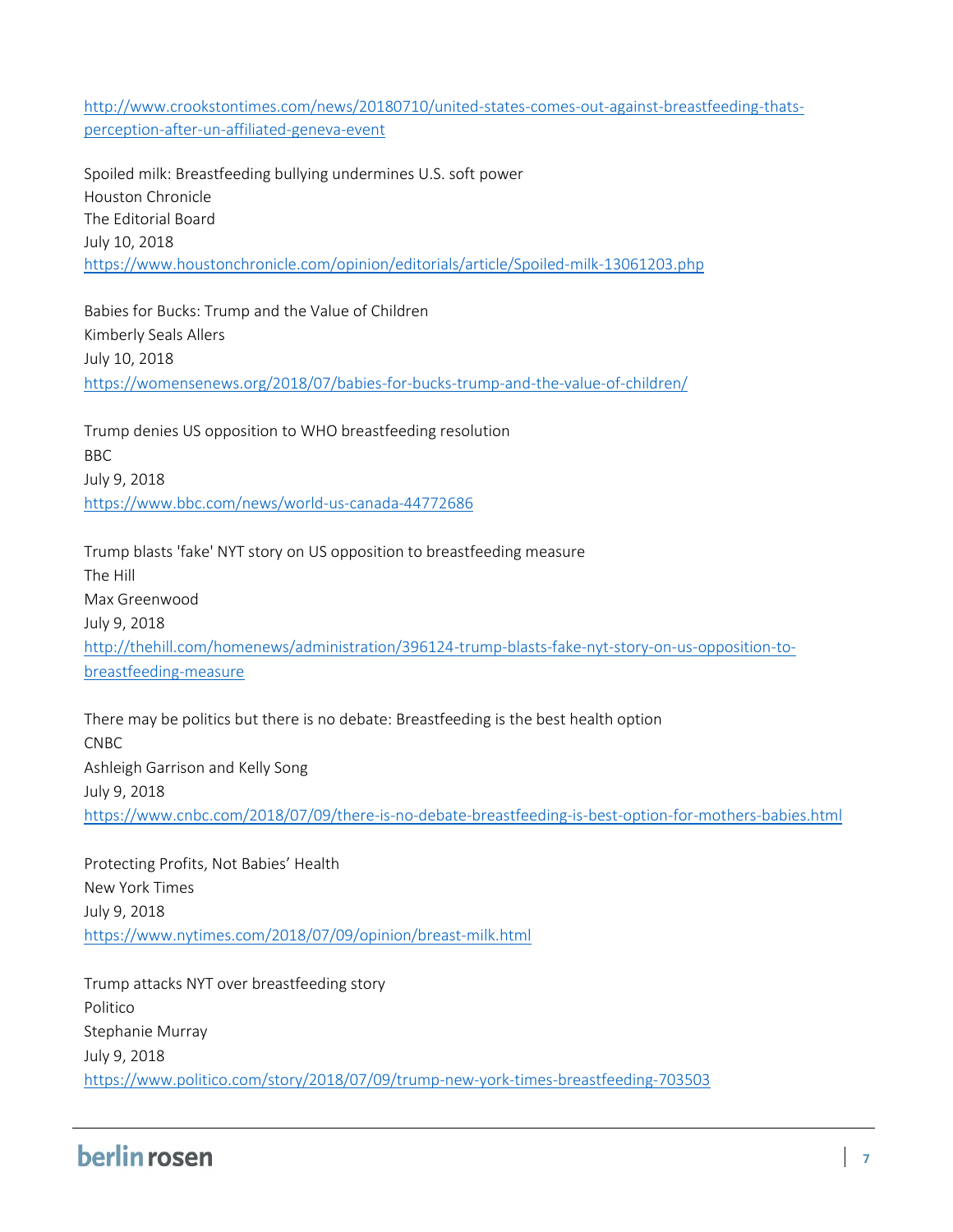The Trump Regime Is Bullying a Tiny Country Over Breastfeeding Esquire Charles P. Pierce July 9, 2018 [https://www.esquire.com/news-politics/politics/a22091279/breastfeeding-ecuador-donald-trump](https://www.esquire.com/news-politics/politics/a22091279/breastfeeding-ecuador-donald-trump-administration/)[administration/](https://www.esquire.com/news-politics/politics/a22091279/breastfeeding-ecuador-donald-trump-administration/)

Trump, Who Once Called a Nursing Mom 'Disgusting,' Denies Report His Administration Opposes Breastfeeding People Karen Mizoguchi July 9, 2018 [https://people.com/politics/trump-who-once-called-a-nursing-mom-disgusting-denies-report-his-administration](https://people.com/politics/trump-who-once-called-a-nursing-mom-disgusting-denies-report-his-administration-opposes-breastfeeding/)[opposes-breastfeeding/](https://people.com/politics/trump-who-once-called-a-nursing-mom-disgusting-denies-report-his-administration-opposes-breastfeeding/)

U.S. effort to weaken an international breast-feeding resolution has a long history The Washington Post Carolyn Y. Johnson and Amanda Erickson July 9, 2018 [https://www.washingtonpost.com/news/to-your-health/wp/2018/07/09/u-s-effort-to-weaken-an-international](https://www.washingtonpost.com/news/to-your-health/wp/2018/07/09/u-s-effort-to-weaken-an-international-breast-feeding-resolution-has-a-long-history/?utm_term=.40929c6a5ba1)[breast-feeding-resolution-has-a-long-history/?utm\\_term=.40929c6a5ba1](https://www.washingtonpost.com/news/to-your-health/wp/2018/07/09/u-s-effort-to-weaken-an-international-breast-feeding-resolution-has-a-long-history/?utm_term=.40929c6a5ba1)

Trump Tweets About Breastfeeding—But Misses the Whole Point Vogue Chloe Schama July 9, 2018 <https://www.vogue.com/article/breastfeeding-trump>

Trump administration sparks fury for 'using threats to block breastfeeding resolution' The Independent Maya Oppenheim July 9, 2018 [https://www.independent.co.uk/news/world/americas/breastfeeding-us-trump-ecuador-wha-breast-milk-babies](https://www.independent.co.uk/news/world/americas/breastfeeding-us-trump-ecuador-wha-breast-milk-babies-policies-latest-a8439171.html)[policies-latest-a8439171.html](https://www.independent.co.uk/news/world/americas/breastfeeding-us-trump-ecuador-wha-breast-milk-babies-policies-latest-a8439171.html)

The Trump Administration Tried to Tank a Breastfeeding Resolution Allegedly In Favor Of Big Corporations Romper Annamarya Scaccia July 9, 2018 [https://www.romper.com/p/the-trump-administration-tried-to-tank-a-breastfeeding-resolution-allegedly-in](https://www.romper.com/p/the-trump-administration-tried-to-tank-a-breastfeeding-resolution-allegedly-in-favor-of-big-corporations-9698311)[favor-of-big-corporations-9698311](https://www.romper.com/p/the-trump-administration-tried-to-tank-a-breastfeeding-resolution-allegedly-in-favor-of-big-corporations-9698311)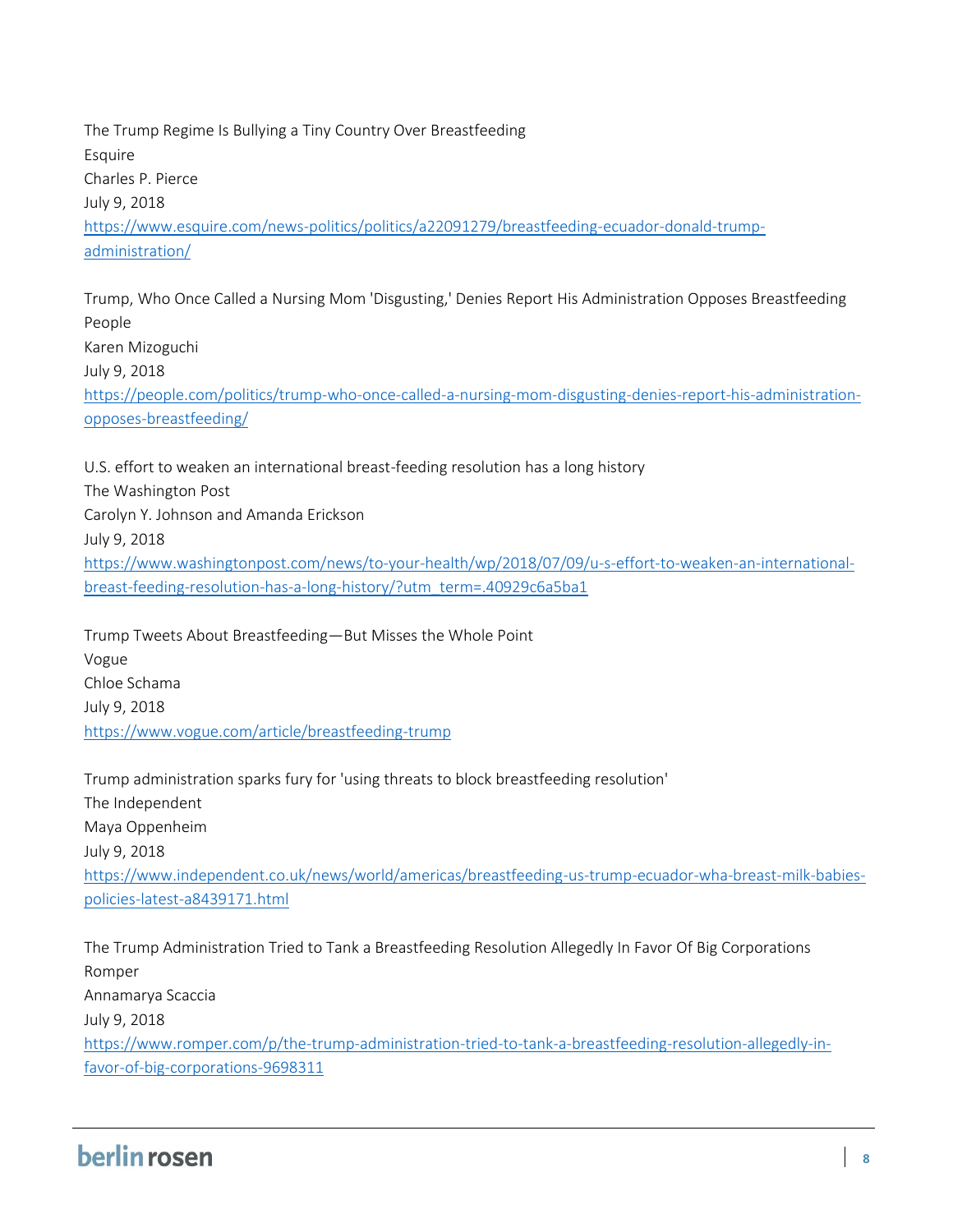The WHO breastfeeding resolution behind the debate CNN Jacqueline Howard July 9, 2018 <https://www.cnn.com/2018/07/09/health/breastfeeding-resolution-explainer/index.html> Also: [Click 2 Houston](https://www.click2houston.com/health/the-who-breastfeeding-resolution-behind-the-debate)

Trump says US had opposed formula limits, not breastfeeding Associated Press July 9, 2018 <https://apnews.com/9432f968bee0465aba563b3c5631ecb9>

Trump sided with formula manufacturers to try to stop a pro-breastfeeding resolution at the United Nations Business Insider Australia Jacob Shamsian [https://www.businessinsider.com.au/united-states-tries-to-stop-pro-breastfeeding-resolution-united-nations-](https://www.businessinsider.com.au/united-states-tries-to-stop-pro-breastfeeding-resolution-united-nations-2018-7)[2018-7](https://www.businessinsider.com.au/united-states-tries-to-stop-pro-breastfeeding-resolution-united-nations-2018-7) Also in[: Latest Nigeria News](https://www.latestnigeriannews.com/news/6057284/trump-sided-with-formula-manufacturers-to-try-to-stop-a-probreastfeeding-resolut.html)

Canadian breastfeeding advocates alarmed by U.S. opposition to UN resolution The Globe and Mail The Canadian Press July 9, 2018 [https://www.theglobeandmail.com/canada/article-canadian-breastfeeding-advocates-alarmed-by-us-opposition](https://www.theglobeandmail.com/canada/article-canadian-breastfeeding-advocates-alarmed-by-us-opposition-to-un/?cmpid=rss)[to-un/?cmpid=rss](https://www.theglobeandmail.com/canada/article-canadian-breastfeeding-advocates-alarmed-by-us-opposition-to-un/?cmpid=rss)

US puts fierce squeeze on breastfeeding policy, shocking health officials ARS Technica Beth Mole July 9, 2018 [https://arstechnica.com/science/2018/07/us-puts-fierce-squeeze-on-breastfeeding-policy-shocking-health](https://arstechnica.com/science/2018/07/us-puts-fierce-squeeze-on-breastfeeding-policy-shocking-health-officials/)[officials/](https://arstechnica.com/science/2018/07/us-puts-fierce-squeeze-on-breastfeeding-policy-shocking-health-officials/)

Donald Trump disputes claim that U.S. opposed breastfeeding resolution Rebecca Joseph Global news Canada July 9, 2018 <https://globalnews.ca/news/4321201/donald-trump-twitter-breastfeeding-resolution/>

US tries to bully WHO into dropping breast-feeding resolution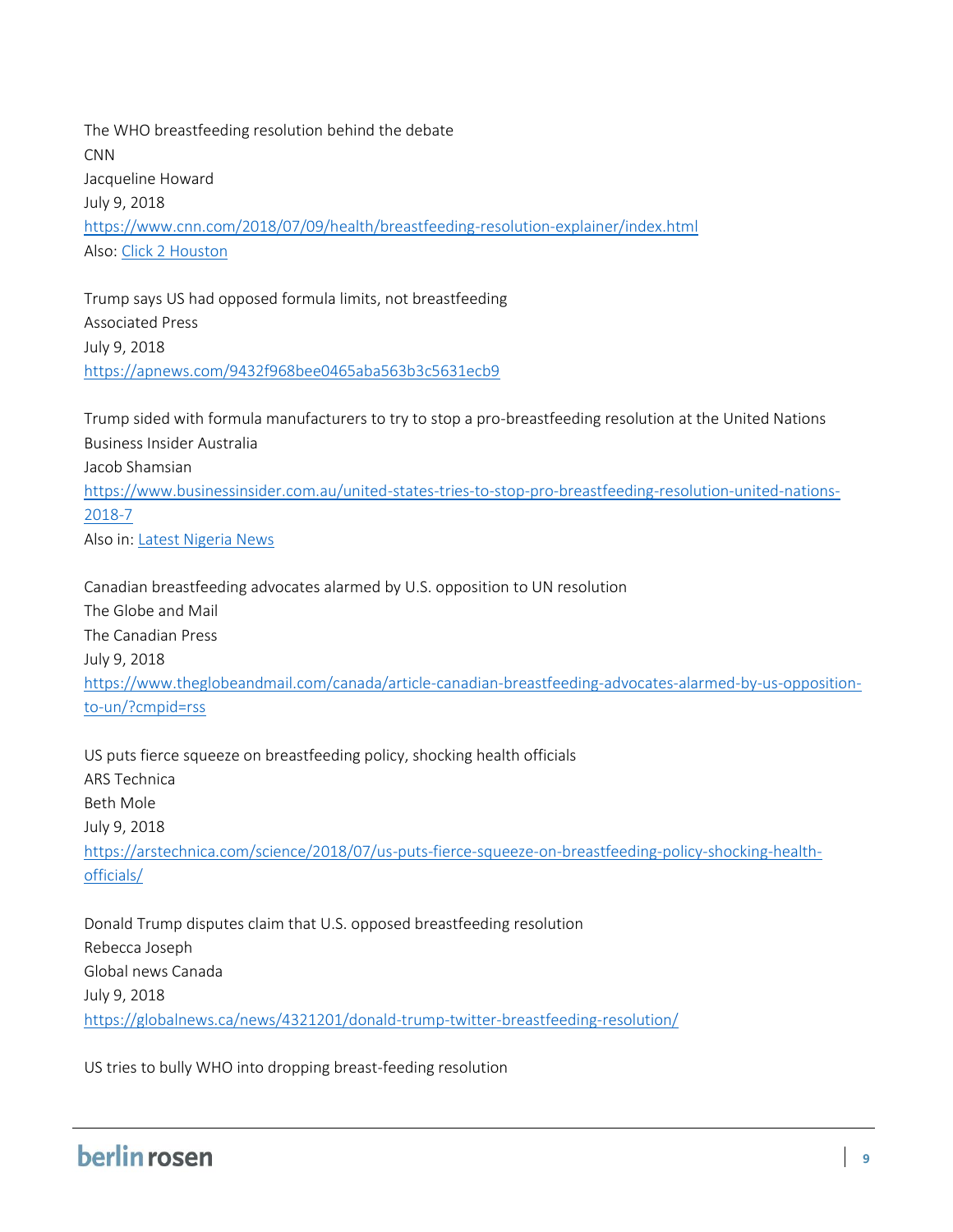Iran Daily July 9, 2018 <http://www.iran-daily.com/News/217975.html>

Trump blasts New York Times for 'fake' story that reported US threatened Ecuador with trade sanctions if they pushed a UN resolution encouraging breastfeeding Daily Mail Emily Goodwin and Ariel Zilber [http://www.dailymail.co.uk/news/article-5935091/Trump-blasts-New-York-Times-fake-story-U-S-role](http://www.dailymail.co.uk/news/article-5935091/Trump-blasts-New-York-Times-fake-story-U-S-role-breastfeeding-resolution.html)[breastfeeding-resolution.html](http://www.dailymail.co.uk/news/article-5935091/Trump-blasts-New-York-Times-fake-story-U-S-role-breastfeeding-resolution.html)

Duckworth statement on trump administration's opposition to world health assembly breastfeeding resolution Tammy Duckworth – U.S. Senator for Illinois July 9, 2018 [https://www.duckworth.senate.gov/news/press-releases/duckworth-statement-on-trump-administrations](https://www.duckworth.senate.gov/news/press-releases/duckworth-statement-on-trump-administrations-opposition-to-world-health-assembly-breastfeeding-resolution)[opposition-to-world-health-assembly-breastfeeding-resolution](https://www.duckworth.senate.gov/news/press-releases/duckworth-statement-on-trump-administrations-opposition-to-world-health-assembly-breastfeeding-resolution)

Trump defends decision to not back UN breastfeeding resolution Shannon Vavra July 9, 2018 [https://www.axios.com/trump-defends-decision-to-not-back-un-breast-feeding-resolution-1531157062-](https://www.axios.com/trump-defends-decision-to-not-back-un-breast-feeding-resolution-1531157062-03a92369-48d9-4069-b7cf-4615462cea19.html) [03a92369-48d9-4069-b7cf-4615462cea19.html](https://www.axios.com/trump-defends-decision-to-not-back-un-breast-feeding-resolution-1531157062-03a92369-48d9-4069-b7cf-4615462cea19.html)

Bernie Sanders: Trump Attack on Breastfeeding Resolution Shows White House's "Slavish Devotion to Corporate Profits" Common Dreams Jake Johnson July 9, 2018 [https://www.commondreams.org/news/2018/07/09/bernie-sanders-trump-attack-breastfeeding-resolution](https://www.commondreams.org/news/2018/07/09/bernie-sanders-trump-attack-breastfeeding-resolution-shows-white-houses-slavish)[shows-white-houses-slavish](https://www.commondreams.org/news/2018/07/09/bernie-sanders-trump-attack-breastfeeding-resolution-shows-white-houses-slavish) Also in: OB [Rag](https://obrag.org/2018/07/u-n-breastfeeding-resolution-opposed-by-trump-administrations-corporate-shills/)

REVEALED: US threatened Ecuador with trade sanctions if they backed a UN resolution encouraging breastfeeding Daily Mail Ariel Zilber July 9, 2018 [http://www.dailymail.co.uk/news/article-5932589/U-S-threatened-Ecuador-trade-sanctions-passed-resolution](http://www.dailymail.co.uk/news/article-5932589/U-S-threatened-Ecuador-trade-sanctions-passed-resolution-encouraging-breastfeeding.html)[encouraging-breastfeeding.html](http://www.dailymail.co.uk/news/article-5932589/U-S-threatened-Ecuador-trade-sanctions-passed-resolution-encouraging-breastfeeding.html)

Trump Lashes Out at 'Failing NY Times' Over Report on US Opposition to UN Breast-Feeding Resolution Mediaite Josh Feldman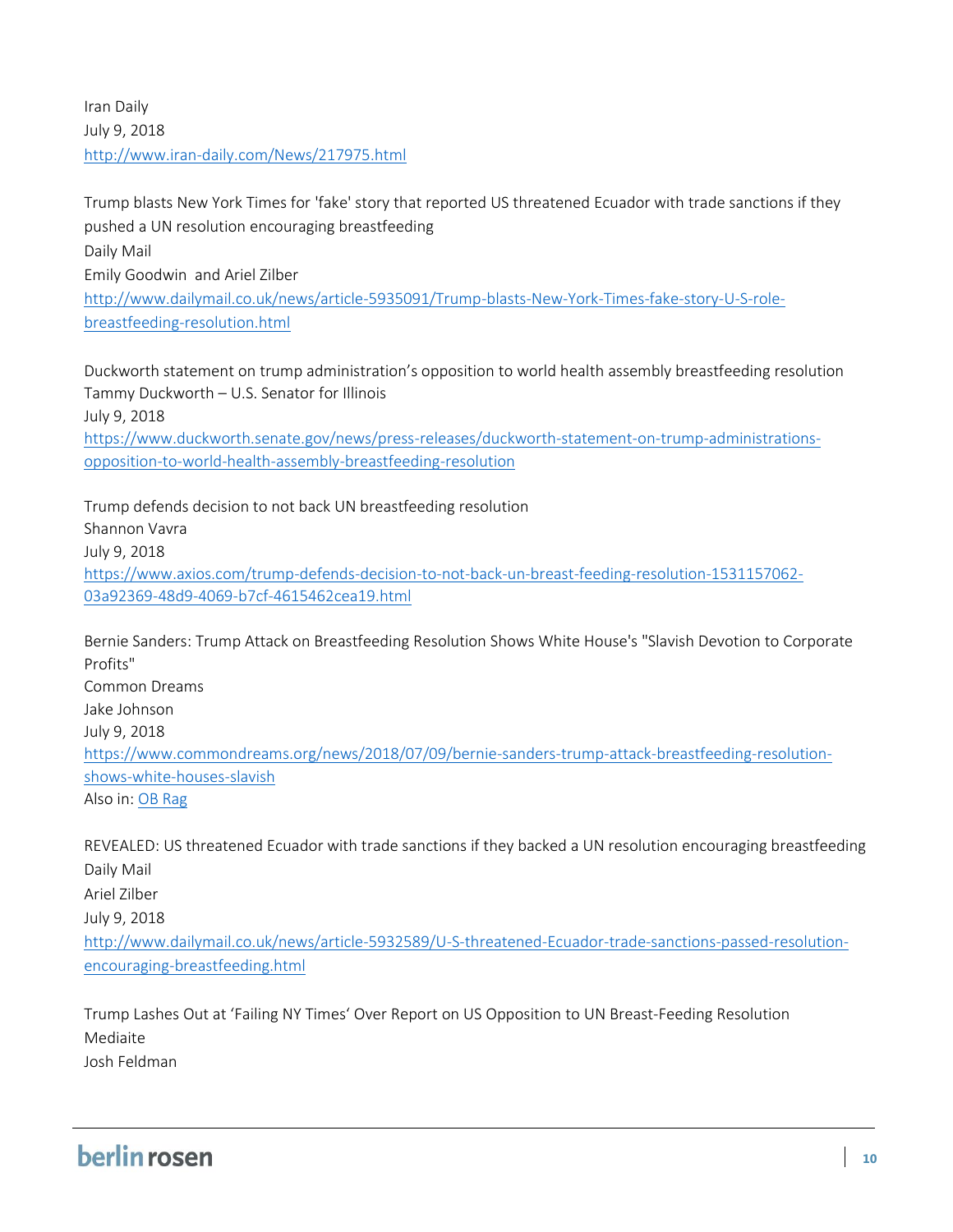July 9, 2018

[https://www.mediaite.com/online/trump-lashes-out-at-failing-ny-times-over-report-on-us-opposition-to-un](https://www.mediaite.com/online/trump-lashes-out-at-failing-ny-times-over-report-on-us-opposition-to-un-breast-feeding-resolution/)[breast-feeding-resolution/](https://www.mediaite.com/online/trump-lashes-out-at-failing-ny-times-over-report-on-us-opposition-to-un-breast-feeding-resolution/)

Breastfeeding is 'so superior' to anything billion-dollar formula industry can make: experts New York Daily News Ariel Scotti July 9, 2018 <http://www.nydailynews.com/news/world/ny-news-us-threat-sanctions-breastfeeding-20180709-story.html>

Trump administration sparks fury for 'using threats to block breastfeeding resolution' The Independent Maya Oppenheim July 9, 2018 [https://www.independent.co.uk/news/world/americas/breastfeeding-us-trump-ecuador-wha-breast-milk-babies](https://www.independent.co.uk/news/world/americas/breastfeeding-us-trump-ecuador-wha-breast-milk-babies-policies-latest-a8439171.html)[policies-latest-a8439171.html](https://www.independent.co.uk/news/world/americas/breastfeeding-us-trump-ecuador-wha-breast-milk-babies-policies-latest-a8439171.html)

All the scientific support for breastfeeding that the US apparently didn't read Quartz Jenny Andersen July 9, 2018 [https://qz.com/1323572/all-the-science-on-breastfeeding-that-the-us-ignored-by-opposing-a-world-health](https://qz.com/1323572/all-the-science-on-breastfeeding-that-the-us-ignored-by-opposing-a-world-health-resolution/)[resolution/](https://qz.com/1323572/all-the-science-on-breastfeeding-that-the-us-ignored-by-opposing-a-world-health-resolution/)

Donald Trump disputes claim that U.S. opposed breastfeeding resolution Global News July 9, 2018 <https://globalnews.ca/news/4321201/donald-trump-twitter-breastfeeding-resolution/>

Trump Administration Bullied Countries To Make Them Reject The Science On Breastfeeding IFLScience Jonathan O'Callaghan July 9, 2018 [http://www.iflscience.com/health-and-medicine/trump-administration-bullied-countries-to-make-them-reject](http://www.iflscience.com/health-and-medicine/trump-administration-bullied-countries-to-make-them-reject-the-science-on-breastfeeding/)[the-science-on-breastfeeding/](http://www.iflscience.com/health-and-medicine/trump-administration-bullied-countries-to-make-them-reject-the-science-on-breastfeeding/)

Trump administration's opposition to breastfeeding resolution sparks outrage The Guardian Ed Pilkington July 8, 2018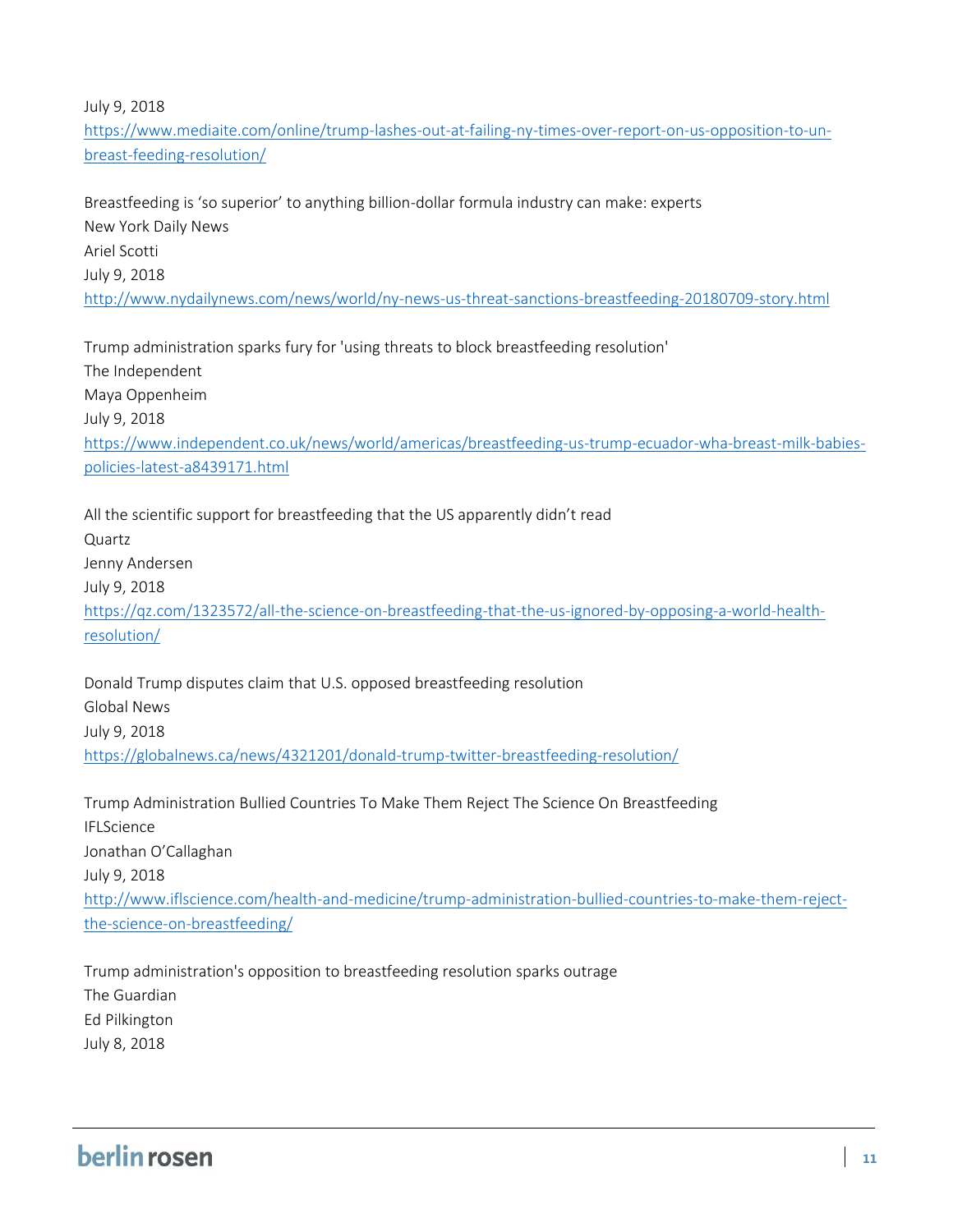[https://www.theguardian.com/us-news/2018/jul/08/trump-administration-opposes-breastfeeding-resolution](https://www.theguardian.com/us-news/2018/jul/08/trump-administration-opposes-breastfeeding-resolution-report)[report](https://www.theguardian.com/us-news/2018/jul/08/trump-administration-opposes-breastfeeding-resolution-report) *Also on:* [South China Morning Post](https://www.scmp.com/news/world/article/2154340/it-was-blackmail-us-bullied-other-countries-stop-who-promoting)

Trump Stance on Breast-feeding and Formula Criticized by Medical Experts The New York Times Roni Caryn Rabin July 9, 2018 <https://www.nytimes.com/2018/07/09/well/breastfeeding-trump-resolution.html>

Why Breast-Feeding Scares Donald Trump The New York Times Editorial Board July 9, 2018 <https://www.nytimes.com/2018/07/09/opinion/editorials/breast-feeding-scares-donald-trump-.html>

Rep. Maloney and Council Member Cornegy Decry Trump Decrey Trump Administration's Attempt to Block Essential Breast Feeding Resolution Carolyn B. Maloney July 9, 2018 [https://maloney.house.gov/media-center/press-releases/rep-maloney-and-council-member-cornegy-decry](https://maloney.house.gov/media-center/press-releases/rep-maloney-and-council-member-cornegy-decry-trump-administration-s)[trump-administration-s](https://maloney.house.gov/media-center/press-releases/rep-maloney-and-council-member-cornegy-decry-trump-administration-s)

Report: US Opposes Breastfeeding Resolution VOA News July 9, 2018 <https://www.voanews.com/a/report-us-opposes-breastfeeding-resolution/4474587.html>

Trump Actually Hates Some Breasts! Wonkette Carlos Sagan July 9, 2018 <https://www.wonkette.com/trump-actually-hates-some-breasts>

The U.S. bullied the world to stop a pro-breastfeeding resolution? That's the American way Los Angeles Times David Dayen July 9, 2018 <http://www.latimes.com/opinion/op-ed/la-oe-dayen-infant-formula-trade-20180709-story.html>

Report that U.S. suppressed breastfeeding resolution shocks advocates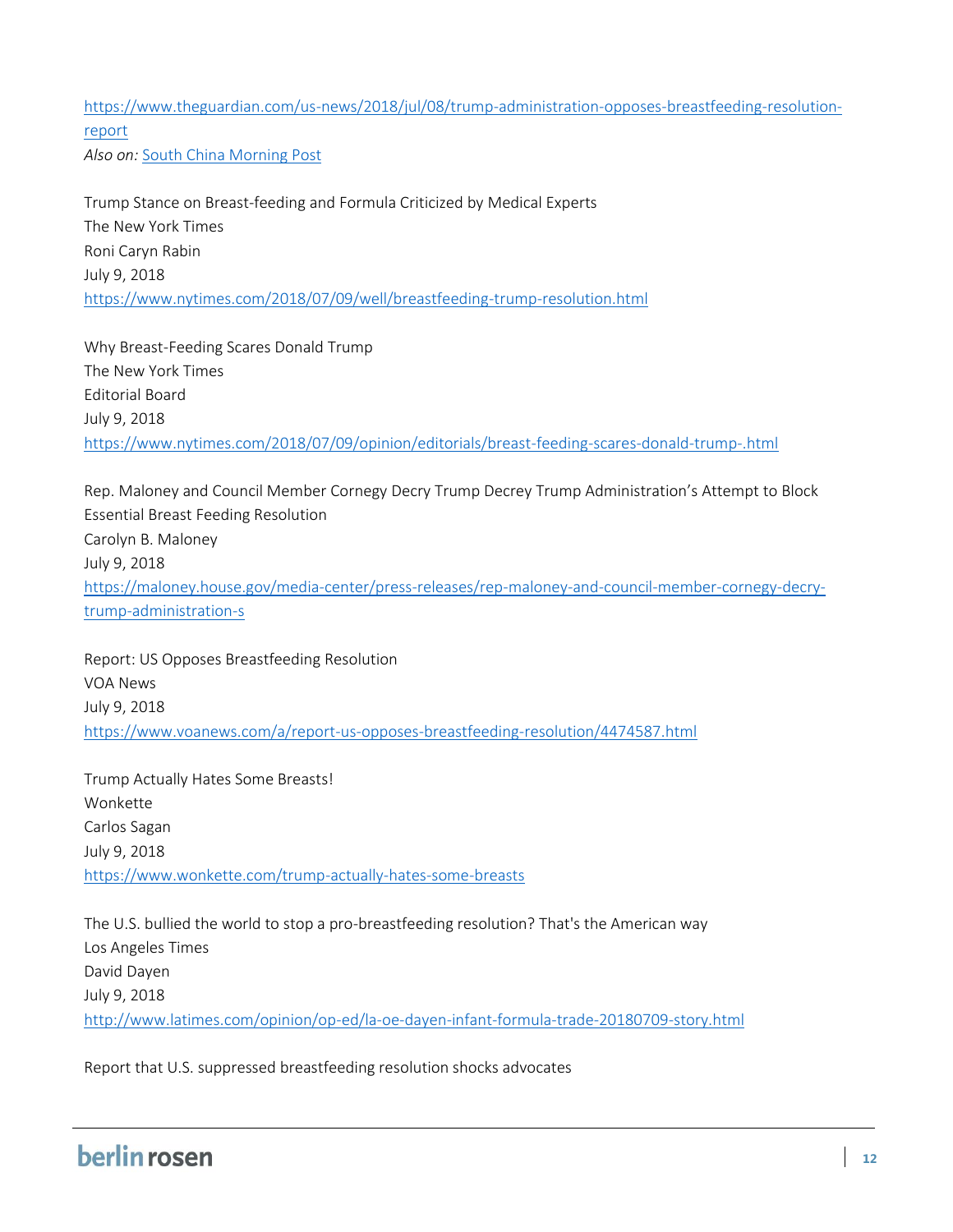NBC News Maggie Fox July 9, 2018 [https://www.nbcnews.com/health/health-news/report-u-s-suppressed-breastfeeding-resolution-shocks](https://www.nbcnews.com/health/health-news/report-u-s-suppressed-breastfeeding-resolution-shocks-advocates-n889996)[advocates-n889996](https://www.nbcnews.com/health/health-news/report-u-s-suppressed-breastfeeding-resolution-shocks-advocates-n889996)

Opposition to Breast-Feeding Resolution by U.S. Stuns World Health Officials The New York Times Andrew Jacobs July 8, 2018 <https://www.nytimes.com/2018/07/08/health/world-health-breastfeeding-ecuador-trump.html> Also in[: The Hamilton Spectator,](https://www.thespec.com/news-story/8730133-u-s-opposition-to-breastfeeding-resolution-stuns-world-health-officials/) [The Toronto Star](https://www.thestar.com/news/world/2018/07/08/world-health-officials-stunned-at-us-opposition-to-breastfeeding-resolution.html)

US turned to threats to fight breastfeeding resolution: report The Hill Max Greenwood July 8, 2018 <http://thehill.com/policy/international/396025-us-turned-to-threats-to-fight-breast-feeding-resolution-report>

US tries to bully WHO into dropping breast-feeding resolution Daily Sabah July 8, 2018 [https://www.dailysabah.com/americas/2018/07/08/us-tries-to-bully-who-into-dropping-breast-feeding](https://www.dailysabah.com/americas/2018/07/08/us-tries-to-bully-who-into-dropping-breast-feeding-resolution)[resolution](https://www.dailysabah.com/americas/2018/07/08/us-tries-to-bully-who-into-dropping-breast-feeding-resolution)

U.S. Stuns World Using 'Blackmail' to Oppose International Breastfeeding Resolution Daily Beast July 8, 2018 [https://www.thedailybeast.com/us-stuns-world-using-blackmail-to-oppose-international-breast-feeding](https://www.thedailybeast.com/us-stuns-world-using-blackmail-to-oppose-international-breast-feeding-resolution)[resolution](https://www.thedailybeast.com/us-stuns-world-using-blackmail-to-oppose-international-breast-feeding-resolution) 

## Negative Coverage

Don't be misled about breastfeeding Newsday Randi F. Marshall July 13, 2018 <https://www.newsday.com/opinion/columnists/randi-marshall/breastfeeding-who-1.19786887>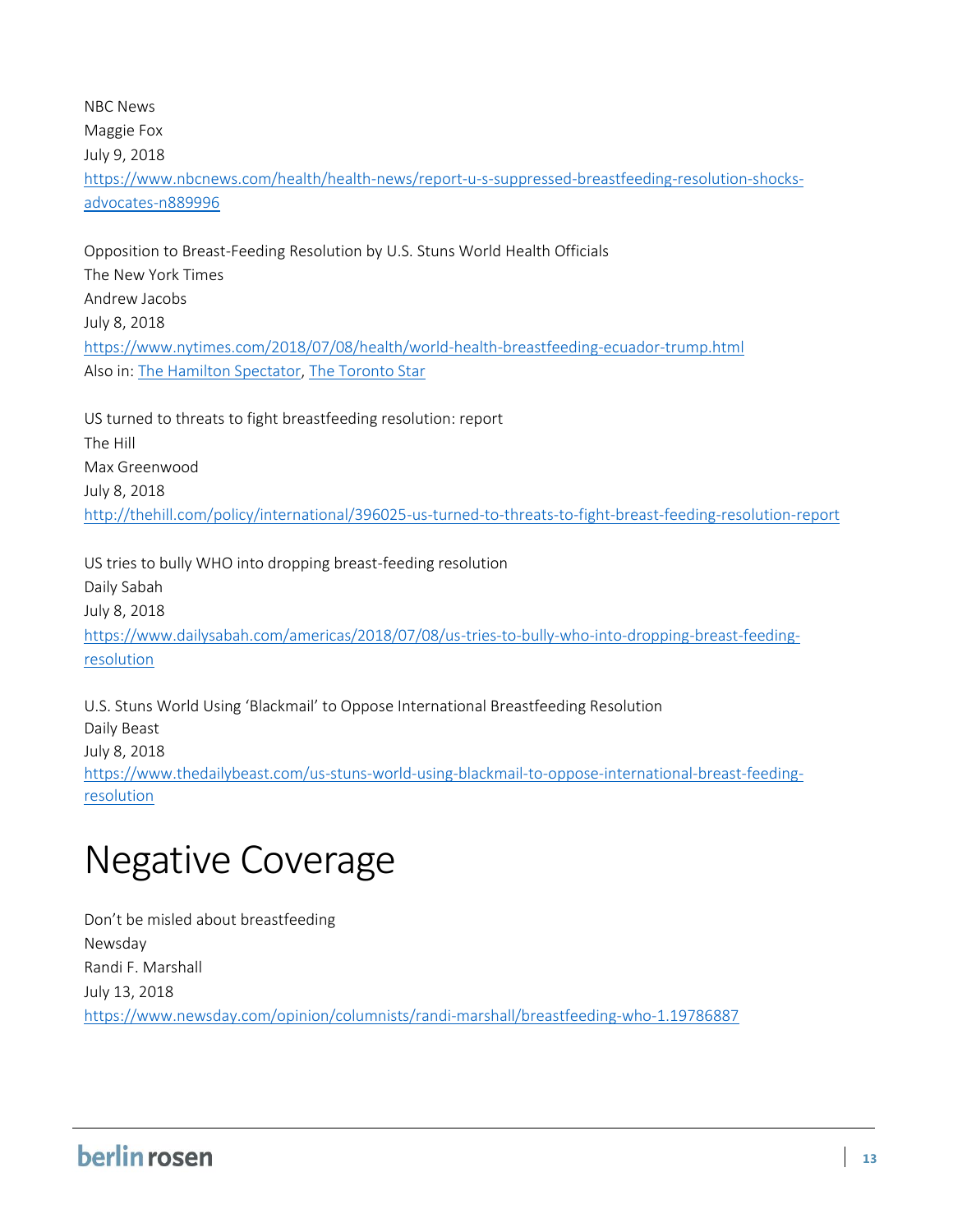What Trump got right on breastfeeding: The administration's objection to the WHO resolution was sound Daily News Joan B. Wold July 12, 2018 <http://www.nydailynews.com/opinion/ny-oped-what-trump-got-right-on-breastfeeding-20180712-story.html>

Stop fighting about breastfeeding and face this reality CNN Gayle Tzemach Lemmon July 11, 2018 [https://www.cnn.com/2018/07/11/opinions/breastfeeding-resolution-listen-to-women-lemmon](https://www.cnn.com/2018/07/11/opinions/breastfeeding-resolution-listen-to-women-lemmon-opinion/index.html)[opinion/index.html](https://www.cnn.com/2018/07/11/opinions/breastfeeding-resolution-listen-to-women-lemmon-opinion/index.html)

The 'breast is best' policy backlash CNN Elissa Strauss July 11, 2018 <https://www.cnn.com/2018/07/11/health/breastfeeding-parenting-strauss/index.html>

WHO's Language on Breastfeeding Really Is Flawed Slate Sarah Jaffe July 10, 2018 <https://slate.com/technology/2018/07/whos-breastfeeding-resolution-really-is-flawed.html>

Trump blasts 'failing NY Times' over report on 'opposition' to breastfeeding measure Fox News Brooke Singman July 9, 2018 [http://www.foxnews.com/politics/2018/07/09/trump-blasts-failing-ny-times-over-report-on-opposition-to](http://www.foxnews.com/politics/2018/07/09/trump-blasts-failing-ny-times-over-report-on-opposition-to-breastfeeding-measure.html)[breastfeeding-measure.html](http://www.foxnews.com/politics/2018/07/09/trump-blasts-failing-ny-times-over-report-on-opposition-to-breastfeeding-measure.html)

Trump Is Right to Stand Up to the Lactation Bullies The Weekly Standard Jonathan V. Last July 9, 2018 <https://www.weeklystandard.com/jonathan-v-last/trump-is-right-about-breastfeeding-and-the-united-nations>

### Broadcast